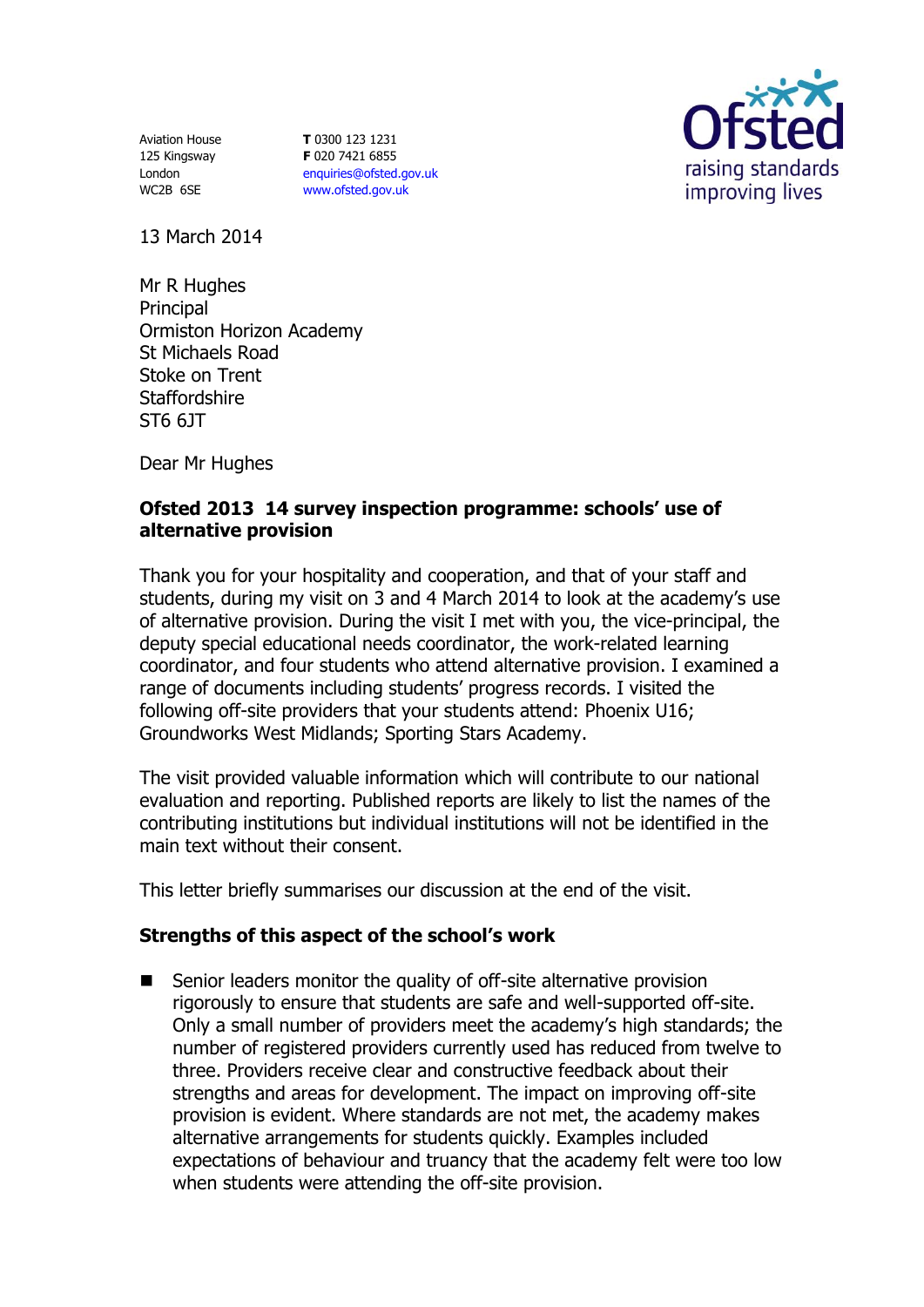- The monitoring of students' progress off-site is exemplary. Records of students' attendance, punctuality and performance are set alongside their school record to ensure that gains are evident. From the start, the academy makes clear to providers, students, parents and carers the purpose of using off-site alternative provision. The very best providers ensure that students complement teachers' monitoring by reflecting deeply and self-critically on their starting points and on the progress they make. This helps students to take responsibility.
- Off-site alternative provision is used effectively to improve students' employability; over the past two years only one student left the academy without employment, further education or training. Providers add to the range of careers advice given to students at the academy. Some participate in options and careers events for students and their parents and carers by drawing on their specialist expertise. The academy careers adviser visits students while working off-site. Students' destinations after leaving the academy inform the academy's self-evaluation.
- Alternative provision is an integral part of the academy's focus on inclusion. This includes work with a special school that shares the same site, local secondary schools that work collaboratively to support vulnerable students, and the development of the 'respect' inclusion centre at the academy. When students access off-site alternative provision a wide range of strategies have already been used. As a consequence, the academy gives providers a good range of helpful information.
- Off-site alternative provision is a turning point in improving behaviour, punctuality and attendance for the students taking part. Students interviewed reported improvements in their relationships with adults and other students, and their attitudes towards work. The evidence is particularly strong where students regularly review their own progress and development, often from very self-critical starting points. Systematic checking of attendance, a weekly visit by their learning mentor at the academy, regular reviews and reports to parents and carers and to the governing body help to keep students on track.
- The academy gives importance to students' achievement in English and mathematics when arranging timetables that incorporate off-site provision. As a consequence, all Year 11 students using off-site provision in 2013 attained a GCSE grade in English and mathematics. Providers are challenged about the quality of provision with regard to literacy, mathematics and communication. All accommodation used includes computer resources and work surfaces suited to academic study.

## **Areas for improvement, which we discussed, include:**

**E** broadening the range of information and data shared with providers, particularly where links can be made between non-core subjects taken in Year 7 to 9 at the academy and the options taken off-site